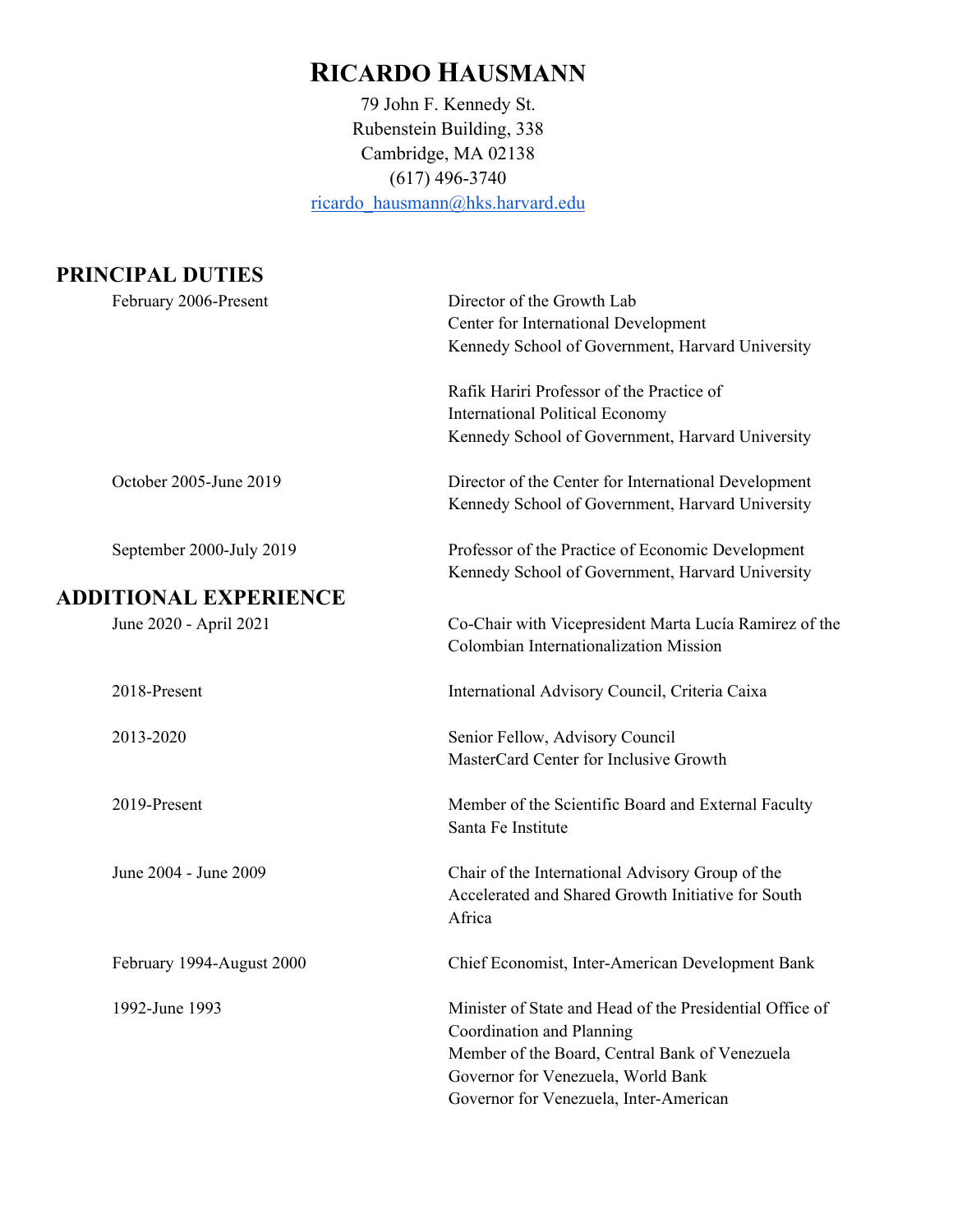|                  | Development Bank<br>Chairman, Joint Ministerial Committee for Development<br>of the International Monetary Fund and the World Bank                                                                                    |
|------------------|-----------------------------------------------------------------------------------------------------------------------------------------------------------------------------------------------------------------------|
| 1985-1992        | Professor of Economics<br>Instituto de Estudios Superiores de Administración,<br>Caracas                                                                                                                              |
| 1989-1991        | Advisor on monetary and exchange rate policy to the<br>President of the Central Bank of Venezuela                                                                                                                     |
| 1988-1991        | Visiting Fellow, Institute of Economics and Statistics &<br>St. Anthony's College, Oxford                                                                                                                             |
| 1987-1988        | Economic Advisor, Presidential Commission on State<br>Reform (COPRE)                                                                                                                                                  |
| 1984-1985        | General Director for Short-Term Planning<br>Ministry of Planning and Coordination<br>Responsibilities: Economic Cabinet<br>Secretary, Coordinator of the Yearly Plan,<br>Member of the Medium-Term Planning Committee |
| 1981-1984        | <b>Assistant Professor of Economics</b><br>Centro de Estudios de Desarrollo<br>Universidad Central de Venezuela<br>Teaching at the Masters Level: Macroeconomics,<br>Venezuelan Economy, Economic Planning            |
| 1980-1981        | Visiting Fellow, CEPREMAP, Paris                                                                                                                                                                                      |
| <b>EDUCATION</b> |                                                                                                                                                                                                                       |
| 1977-1981        | Cornell University, Graduate School<br>Department of Economics                                                                                                                                                        |
|                  | Fields of Concentration: Macroeconomics, Economic<br>Development, Regional Planning                                                                                                                                   |
|                  | Degrees: MA (1980); Ph.D. (1981)<br>Dissertation: Oil Rent and Capital Accumulation in the<br>Venezuelan Economy                                                                                                      |
| 1973-1977        | Cornell University, School of Engineering<br>Department of Engineering and Applied Physics<br>Degree: B.Sc. in Engineering and Applied Physics                                                                        |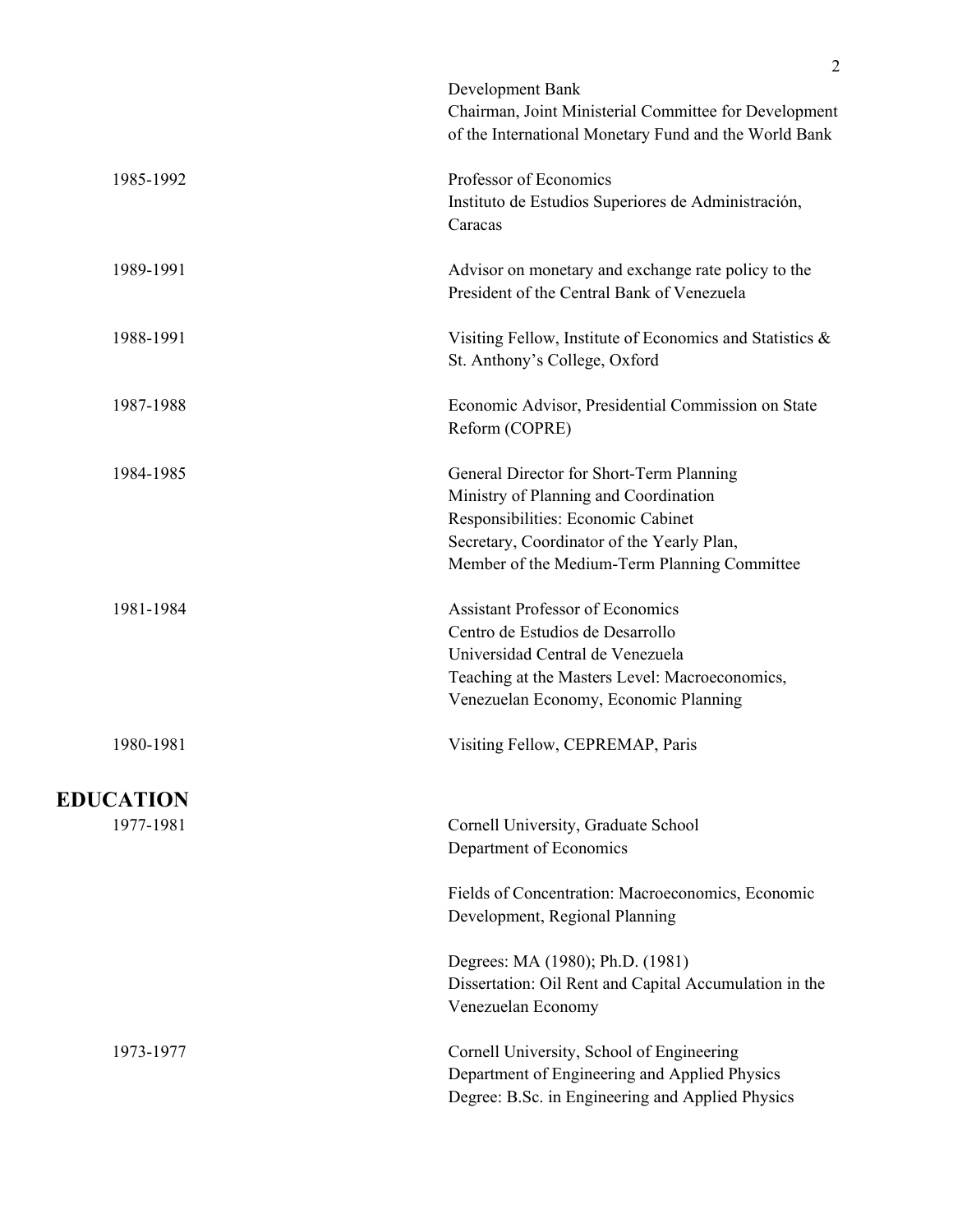# **ACADEMIC ASSOCIATIONS**

President, Latin American and Caribbean Economies Association (2010-11) Vice President, Latin American and Caribbean Economies Association (2008-09) President, Latin American Chapter of the Econometric Society (1996-97) Chairman, Latin American Meeting of the Econometric Society (1994) Member, Standing Committee, Latin American Chapter of the Econometric Society (1993-98)

### **BOARDS**

Advisory Board Member, Abengoa Administration (2013-16) Member, Board and Executive Committee, CANTV (2002-07) Member, Board of the Latin American and the Caribbean Economic Association (1994-2001) CriteriaCaixa

#### **CONSULTANT**

African Development Bank Asian Development Bank CAF – Development Bank of Latin America Central Bank of Kazakhstan (2014-15) International Monetary Fund Ministry of Petroleum and Natural Resources, Saudi Arabia (2014-15) Nazarbayev University, Kazakhstan (2014-15) World Bank (2013)

## **PROJECTS CURRENT**

COVID-19 Economic Response and Long-term Growth in Jordan August 2020 – August 2022

Advancing Economic Diversification in Ethiopia: Addressing Constraints to Sustained Growth and Job Creation

May 2019 – April 2022

Industry Diversification and Job Growth: An Economic Complexity Approach in the Kingdom of Saudi Arabia

June 2016 – June 2021

A Research Initiative to Promote Sustainable and Inclusive Prosperity in Honduras November 2020 – April 2021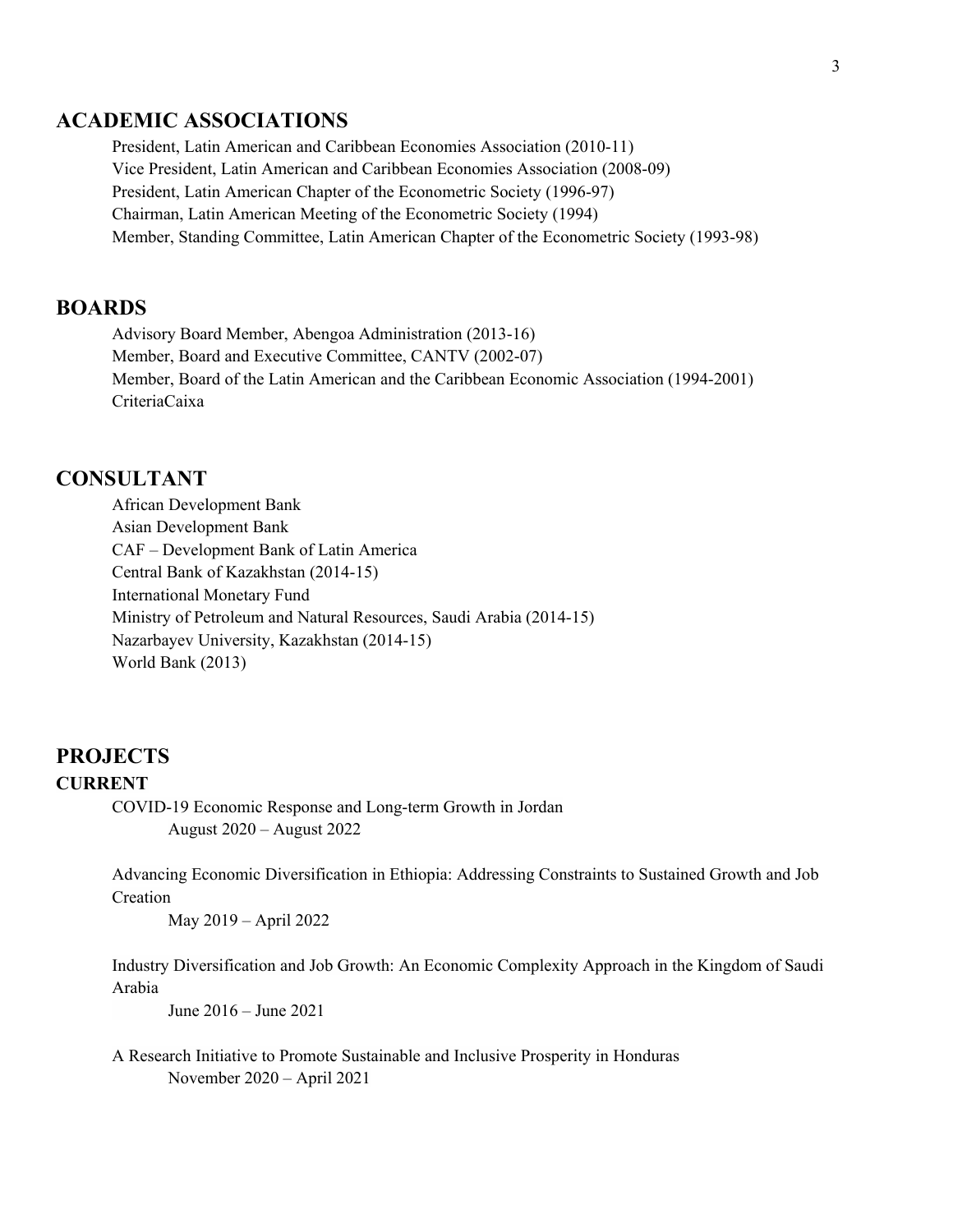Institutional Strengthening and Economic Diversification in Albania October 2013 – February 2021

#### **PAST**

Venezuela's Economic Growth: Reconstruction, Governance, and Implementation May 2018 – June 2020

Promoting Sustainable Economic Growth and Structural Transformation in the Amazon Region, Department of Loreto, Peru November 2019 – May 2020

Macroeconomic Stability and Long-Term Growth in Jordan February 2019 – March 2020

Realizing Economic Growth in Western Australia June 2019 – April 2020

Connecting the Ukrainian Manufacturing Sector with Industrial Clusters in the West in the Context of Changing Technologies of Production and Distribution June 2019 – August 2019

Privatization and Economic Diversification Training in Ethiopia December 2018 – February 2019

Economic Development in the City of Buenos Aires, Argentina November 2018 – December 2019

Growth Diagnostics: Building New Methods to Identify and Address Constraints to Accelerate Growth (MCC)

September 2018 – September 2019

Economic Growth in the States of Baja California, Tabasco, and Campeche, Mexico January 2018 – September 2018

Economic Growth and Governance in Sri Lanka January 2015 – September 2018

Economic Growth in the City of Hermosillo, Mexico July 2017 – October 2017

Atlas of Economic Complexity of Colombia July 2014 – April 2018

Security and Development Discussion Series August 2016 – July 2017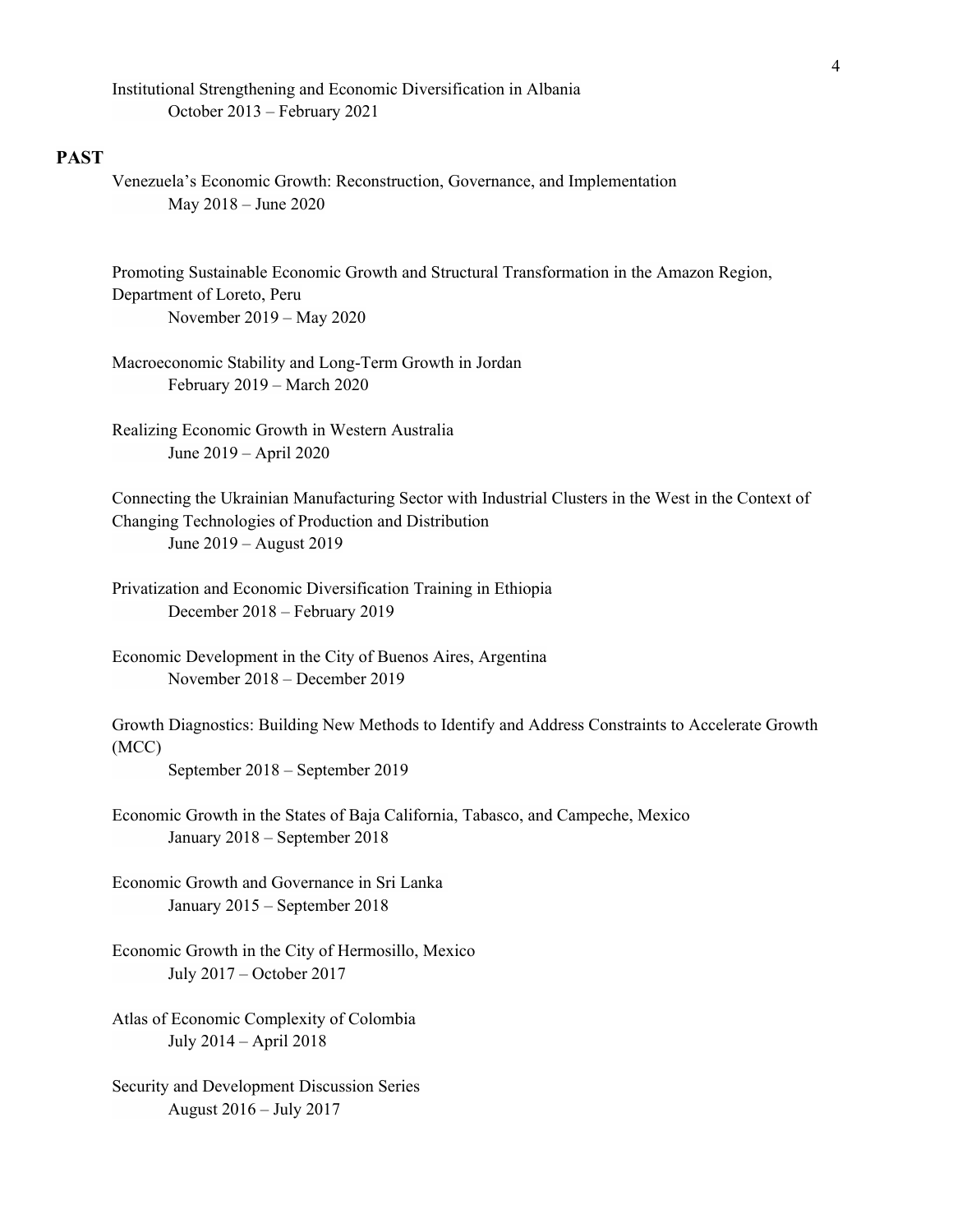Analysis of Economic Productive Potential of Panama March 2016 – April 2018

The Product Space Research and Dissemination for CAF Development Bank of Latin America November 2013 – January 2016

Analysis of Economic Productive Potential of The Southern States in Mexico December 2014 – June 2015

Atlas of Economic Complexity of Peru November 2014 – April 2016

Economic Growth in Mexico June 2014 – February 2016

- Sports Complexity and Governance Indicators April 2013 – March 2016
- Cutting Edge of Development Thinking for Uganda's National Development Plan November 2012 – September 2013

Knowledge Provision for Mexico's WEF Summit 2012 January 2012 – June 2012

- Implementing the National Development Strategy 2010-30: The Dominican Republic January 2010 – June 2011
- World Economic Forum: Mexico Growth Diagnostic March 2008 – August 2008
- Paraguay Growth Diagnostic January 2007 – March 2007
- Peru Growth Diagnostic and Structural Transformation December 2006 – April 2007
- Growth Diagnostics: Policy Priorities for South Africa January 2006 – June 2008

Competitiveness of Non-Oil Sectors in Kazakhstan: Issues and Priorities in the Areas of Macroeconomic, Industrial, Trade, and Institutional Development Policies December 2004 – March 2005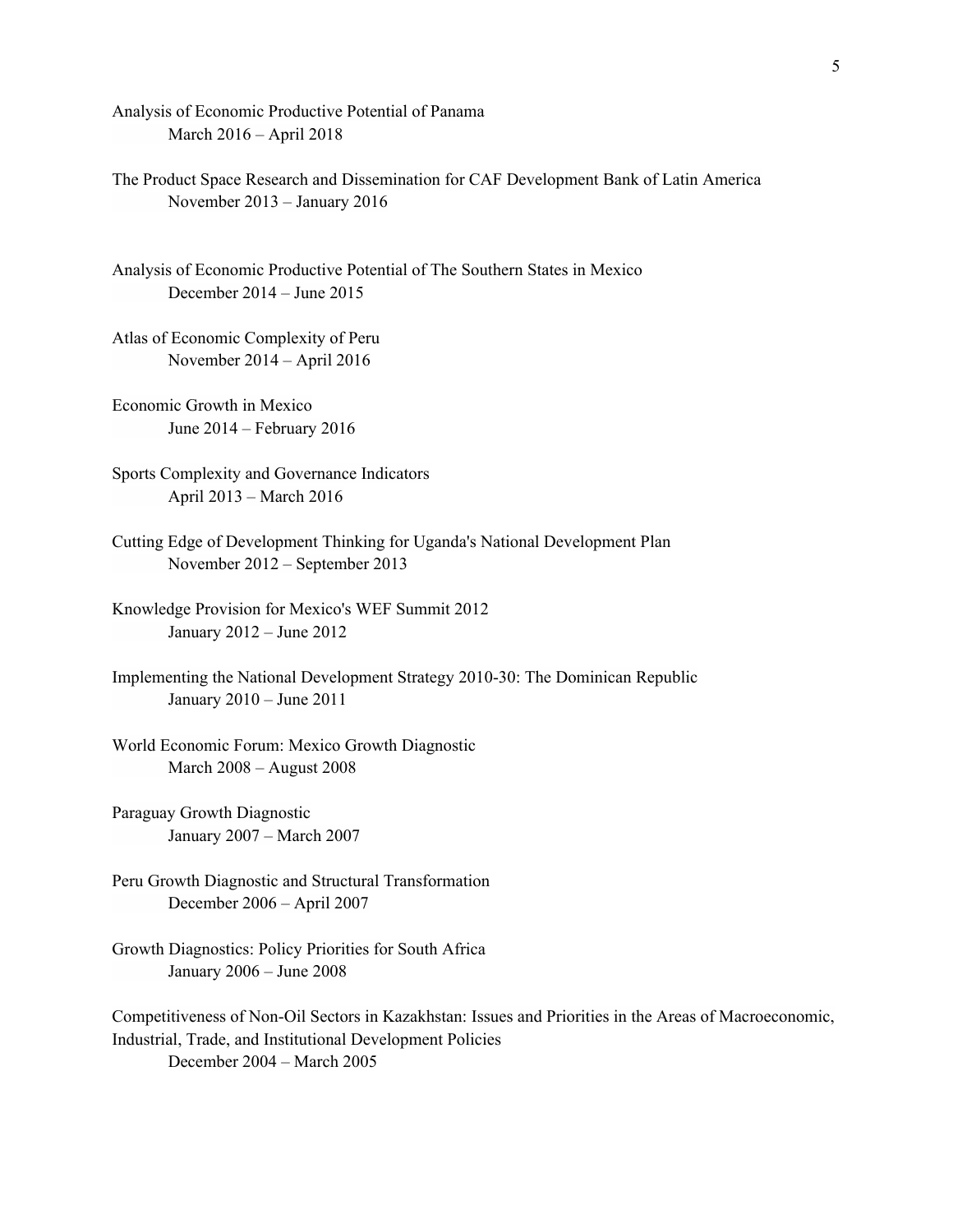# **PUBLICATIONS PAPERS**

"Productive Ecosystems and the arrow of development." March 2021. (with Neave O'Clery and Muhammed A. Yildirim). *Nature Communications*.

"Implied Comparative Advantage." January 2021. (with Daniel P. Stock and Muhammed A. Yildirim). *Research Policy*.

"Place-specific Determinants of Income Gaps: New Sub-national Evidence from Mexico." January 2021. (with Carlo Pietrobelli and Miguel Angel Santos). *Journal of Business Research.*

"Knowledge Diffusion in the Network of International Business Travel." August 2020. (with Michele Coscia and Frank Neffke). *Nature Human Behaviour*, vol. 4, no. 10.

"Gender Differences in Professional Career Dynamics: New Evidence from a Global Law Firm." April 2020. (with Ina Ganguli and Martina Viarengo). *Economica*, vol. 87, no. 346.

"Smart Development Banks." January 2020. (with Eduardo Fernández-Arias and Ugo Panizza). *Journal of Industry, Competition, and Trade*, vol. 19 no. 69.

"Machine-Learned Patterns Suggest that Diversification Drives Economic Development." January 2020. (with Charles D. Brummitt, Andrés Gómez-Liévano, and Matthew H. Bonds). *Journal of the Royal Society Interface*, vol. 17, no. 162.

"The Workforce of Pioneer Plants: The Role of Worker Mobility in the Diffusion of Industries." April 2019. (with Franke Neffke). *Research Policy*, vol. 48 no. 3, pp. 628-48.

"Functional Structures of US State Governments." November 2018. (with Stephen Kosack, Michele Coscia, Evann Smith, Kim Albrecht, and Albert-László Barabási). *Proceedings of the National Academy of Sciences of the United States of America*, vol. 115 no. 46, pp. 11748-53.

"Welcome Home in a Crisis: Effects of Return Migration on the Non-Migrants' Wages and Employment." January 2018. (with Ljubica Nedelkoska). *European Economic Review*, pp. 101-32.

"Explaining the Prevalence, Scaling and Variance of Urban Phenomena." December 2016. (with Andres Gomez-Lievano and Oscar Patterson-Lomba). *Nature Human Behaviour*, vol. 1.

"Evidence That Calls-Based and Mobility Networks Are Isomorphic." December 2015. (with Michele Coscia). *PLoS ONE*, vol. 10 no. 12, pp. 1-15.

"Closing the Gender Gap in Education: What is the State of Gaps in Labor Force Participation for Women, Wives and Mothers?" 2014. (with Ina Ganguli and Martina Viarengo). *International Labour Review*, vol. 153 no. 2, pp. 173-208.

"Marriage, Education and Assortative Mating in Latin America." 2014. (with Ina Ganguli and Martina Viarengo). *Applied Economic Letters*, vol. 21 no. 12, pp. 806-811.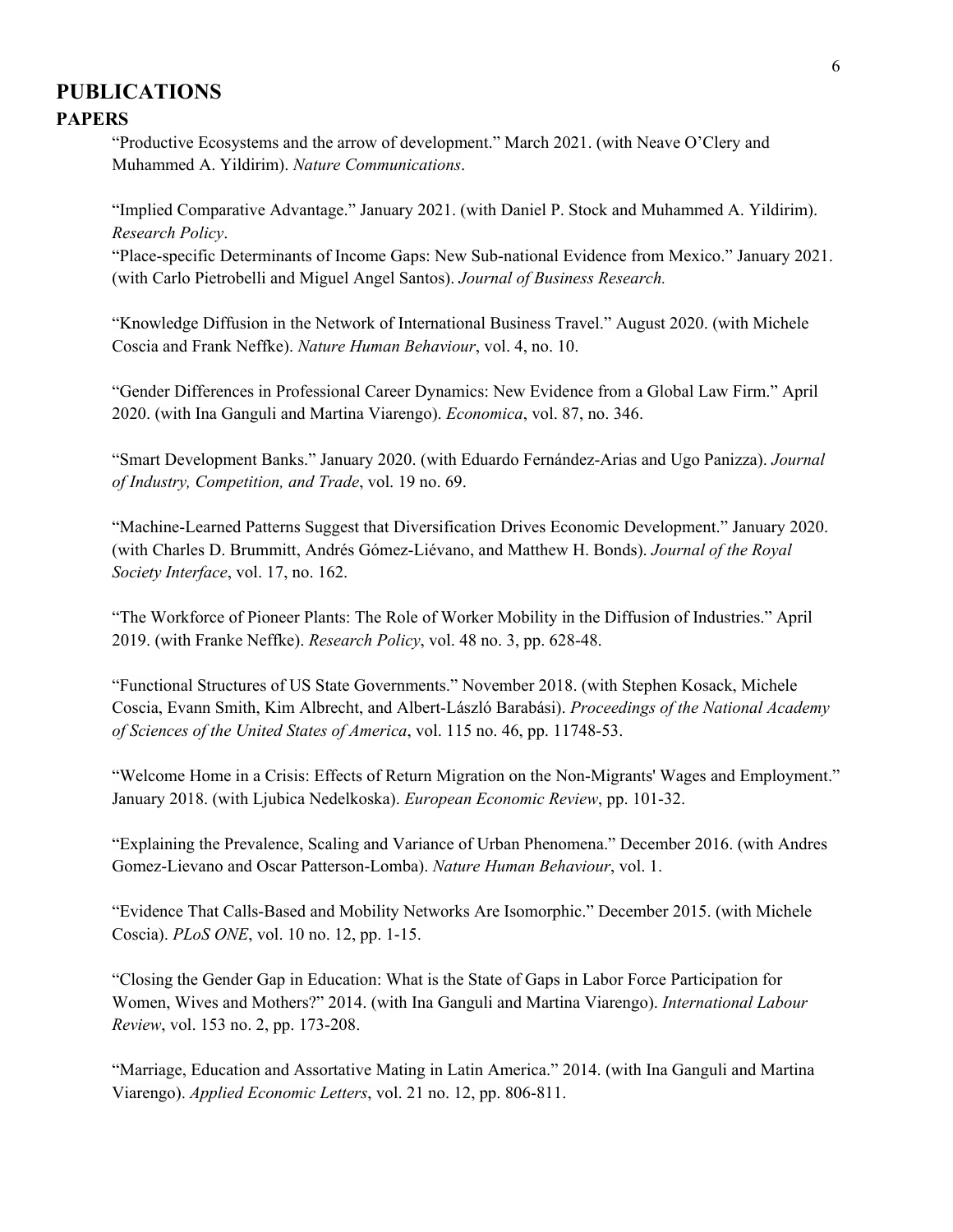"The Structure and Dynamics of International Development Assistance." March 2013. (with Michele Coscia and César A. Hidalgo). *Journal of Globalization and Development,* vol. 3 no. 2, pp. 1–42.

"The Dynamics of Nestedness Predicts the Evolution of Industrial Ecosystems." November 2012. (with Sebastián Bustos, Charles Gomez, and César A. Hidalgo). *PLoS ONE*, vol. 7 no. 11, pp. 1-8.

"Empirical Confirmation of Creative Destruction from World Trade Data." June 2012. (with Peter Klimek and Stefan Thurner). *PLoS ONE*, vol. 7 no. 6.

"The Building Blocks of Economic Complexity." June 2009. (with César A. Hidalgo). *Proceedings of the National Academy of Sciences of the United States of America*, vol. 106 no. 26, pp. 10570-75.

"A Network View of Economic Development." 2008. (with César A. Hidalgo). *Developing Alternatives,* vol. 12 no. 1, pp. 5-10.

"South Africa's Export Predicament." September 2008. (with Bailey Klinger). *Economics of Transition*, vol. 16 no. 4, pp. 609-37.

"The Growing Current Account Surpluses in East Asia: The Effect of Dark Matter Assets." June 2008. (with Maya Horii and Federico Sturzenegger). *International Economic Journal*, vol. 22 no. 2, pp. 141-61.

"The Missing Dark Matter in the Wealth of Nations and Its Implications for Global Imbalances." July 2007. (with Federico Sturzenegger). *Economic Policy*, vol. 51, pp. 469-505, 515-18.

"The Product Space Conditions the Development of Nations." July 2007. (with Cesar A. Hidalgo, Bailey Klinger, and Albert-Lazlo Barabási). *Science*, vol. 317 no. 5837, pp. 482-87.

"What You Export Matters." March 2007. (with Jason Hwang and Dani Rodrik). *Journal of Economic Growth*, vol. 12 no. 1, pp. 1-25.

"The Valuation of Hidden Assets in Foreign Transactions: Why 'Dark Matter' Matters." January 2007. (with Federico Sturzenegger). *Business Economics*, vol. 42 no.1, pp. 28-34.

"Commentary: Why the U.S. Current Account Deficit is Sustainable." August 2006. (with Federico Sturzenegger). *International Finance*, vol. 9 no. 2, pp. 223-40.

"Getting the Diagnosis Right: A New Approach to Economic Reform." March 2006. (with Dani Rodrik and Andrés Velasco). *Finance and Development*, vol. 43 no. 1, pp. 12-15.

"The Long-Run Volatility Puzzle of the Real Exchange Rate." February 2006. (with Ugo Panizza and Roberto Rigobon). *Journal of International Money and Finance,* vol. 25 no. 1, pp. 93-124.

"Self-Discovery in a Development Strategy for El Salvador." Fall 2005. (with Dani Rodrik). *Economia: Journal of the Latin American and Caribbean Economic Association*, vol. 6 no. 1, pp. 43-102.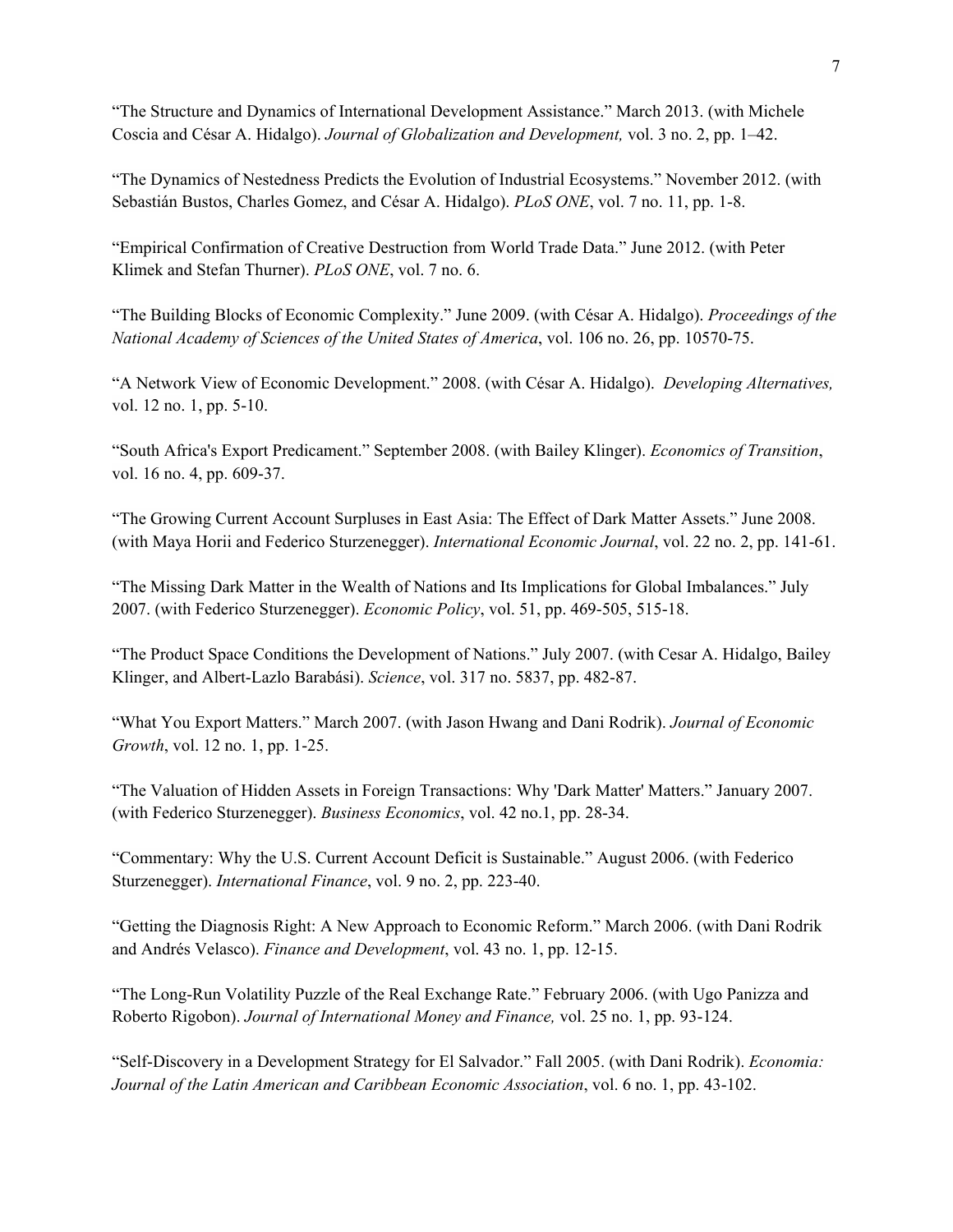"Growth Accelerations." 2005. (with Lant Pritchett and Dani Rodrik). *Journal of Economic Growth*, vol. 10, 2005, pp. 303-29.

"On the determinants of Original Sin: an empirical investigation." 2003. (with Ugo Panizza). *Journal of International Money and Finance*, vol. 22 no. 7.

"Economic Development as Self-Discovery." 2003. (with Dani Rodrik). *Journal of Development Economics,* vol. 72 no. 2, pp. 603-33.

"Hard Money's Soft Underbelly: Understanding the Argentine Crisis." 2002. (with Andres Velasco). *Brookings Trade Forum*.

"Is FDI a Safer Form of Financing?" 2001. (with Eduardo Fernandez-Arias). *Emerging Market Reviews,*  vol. 2, pp. 34-39.

"Why Do Countries Float the Way They Float?" 2001. (with Ugo Panizza, and Ernesto Stein). *Journal of Development Economics*, vol. 66 no. 2, pp. 387-414.

"The impact of inflation on budgetary discipline." 2000. (with Joshua Aizenman). *Journal of Development Economics*, vol. 63 no. 2, pp. 425-49.

"Optimal Tax and Debt Policy with Endogenously Imperfect Creditworthiness (ITI)." 2000. (with Joshua Aizenman and Michael Gavin). *Journal of Inter-Development National Trade and Economic Policy*, pp. 367-95.

"Budget Institutions and Fiscal Performance in Latin America." 1999. (with Alberto Alesina, Ernesto Stein, and Rudolf Hommes). *Journal of Development Economics*, vol. 59 no 2, pp. 253-73.

"El Manejo de la Politica Fiscal en America Latina y el Caribe." 1997. (with Michael Gavin, Roberto Perotti, and Ernesto Talvi). *Revista del Banco Central de Venezuela*, vol. 11 no. 1.

#### **BOOKS**

*The Atlas of Economic Complexity: Mapping Paths to Prosperity.* (with César A. Hidalgo, Sebastián Bustos, Michele Coscia, Alexander Simoes, and Muhammed A. Yildirim). Massachusetts Institute of Technology and Center for International Development, Harvard University, 2013.

*Venezuela Before Chávez: Anatomy of an Economic Collapse*. (edited with Francisco R. Rodríguez). Penn State University Press, 2013.

*The Atlas of Economic Complexity: Mapping Paths to Prosperity*. (with César A. Hidalgo, Sebastián Bustos, Michele Coscia, Sarah Chung, Juan Jimenez, Alexander Simoes, and Muhammed A. Yildirim). HKS Center for International Development and MIT Media Lab, 2011.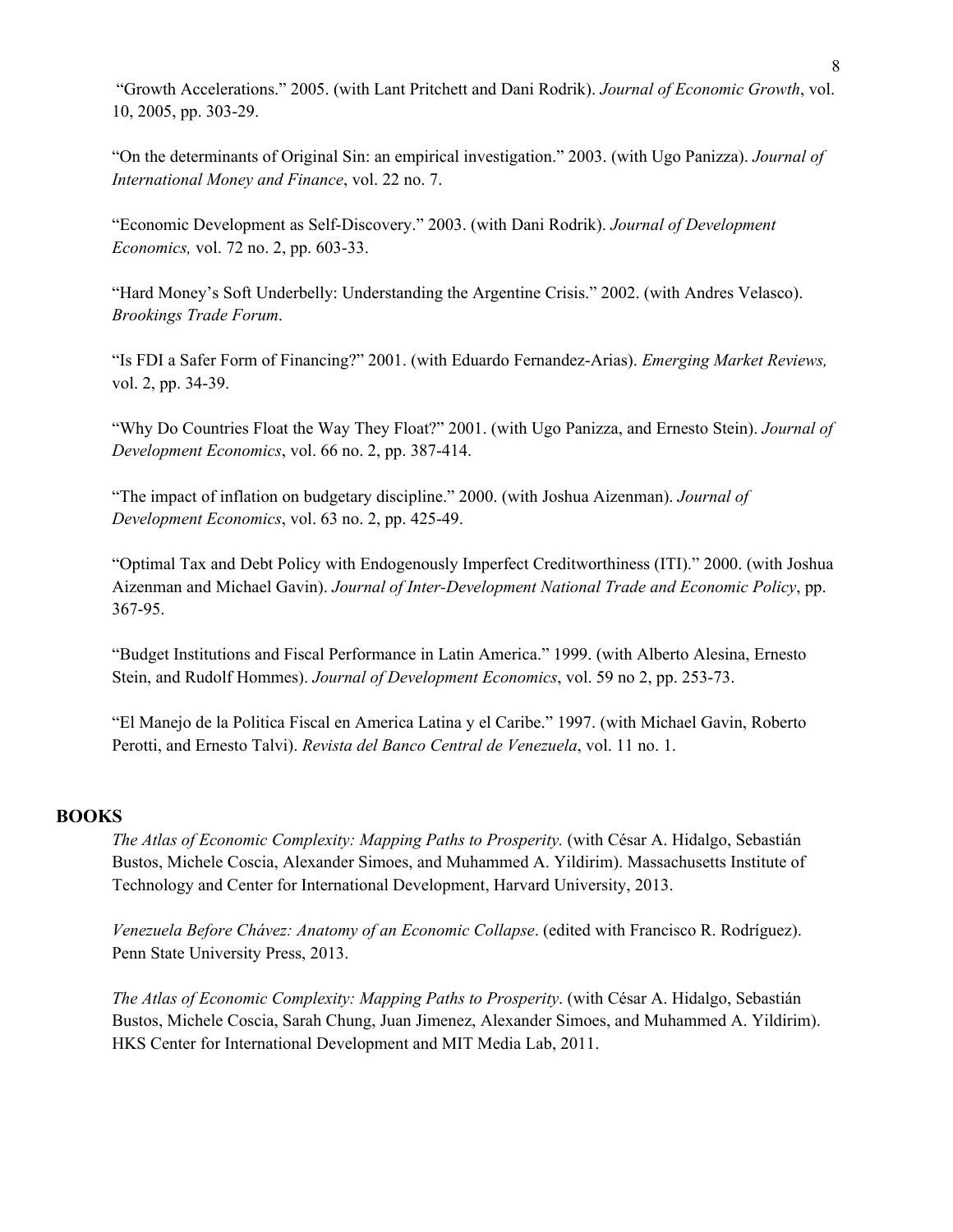*Other People's Money: Debt Denomination and Financial Fragility in Emerging Markets*. (edited with Barry Eichengreen). University of Chicago Press, 2005.

"Fundacion Salvadorena para el Desarrollo Economico y Social." *Estrategia y Economia Social 2004- 2009 Oportunidades*, *Seguridad y Legitimidad: Bases para el Desarrollo*. 2003.

*Global Finance from a Latin American Viewpoint*. (edited with Ulrich Hiemenz). IDB/OECD Press, 2000.

*Wanted: World Financial Stability*. (edited with Eduardo Fernandez-Arias). IDB/Johns Hopkins University Press, 2000.

*Democracy, Decentralization and Deficits in Latin America*. (edited with Kiichiro Fukasaku). OECD Press, 1998.

*Promoting Savings in Latin America*. (edited with Helmut Reisen). OECD Press, 1997.

*Banking Crises in Latin America*. (edited with Liliana Rojas-Suárez). Inter-American Development Bank, 1996.

*Securing Stability and Growth in Latin America: Policy Issues and Prospects for Shock-Prone Economics*. (edited with Helmut Reisen). IDB/OECD Press, 1996.

*Volatile Capital Flows: Taming Their Impact on Latin America*. (edited with Liliana Rojas-Suárez). Johns Hopkins University Press, 1996.

*Government Spending and Income Distribution in Latin America*. (edited with Robert Rigobon). Johns Hopkins University Press, 1993.

*America Latina, Alternative Para La Democracia*. (with Alexis Alzuru, Julia Barragan, and Juan Carlos Rey). Monde Avila Editores, 1992.

*Shocks Externos y Ajuste Macroeconomico*. Ediciones IESA/Banco Central de Venezuela, 1992.

#### **BOOK CHAPTERS**

"Economics of Covid-19 in three sub‑Saharan African countries: Ethiopia, Namibia and South Africa" (with Patricio Goldstein), in Rabah Arezki, Simeon Djankov, and Ugo Panizza, eds., *Shaping Africa's Post-Covid Recovery*. The Centre for Economic Policy Research Press, 2021.

"Career Dynamics and Gender Gaps among Employees in the Microfinance Sector" (with Ina Ganguli and Martina Viarengo), in Siwan Anderson, Lori Beaman, and Jean-Philippe Platteau, eds., *Towards Gender Equity and Development*. Oxford University Press, 2018.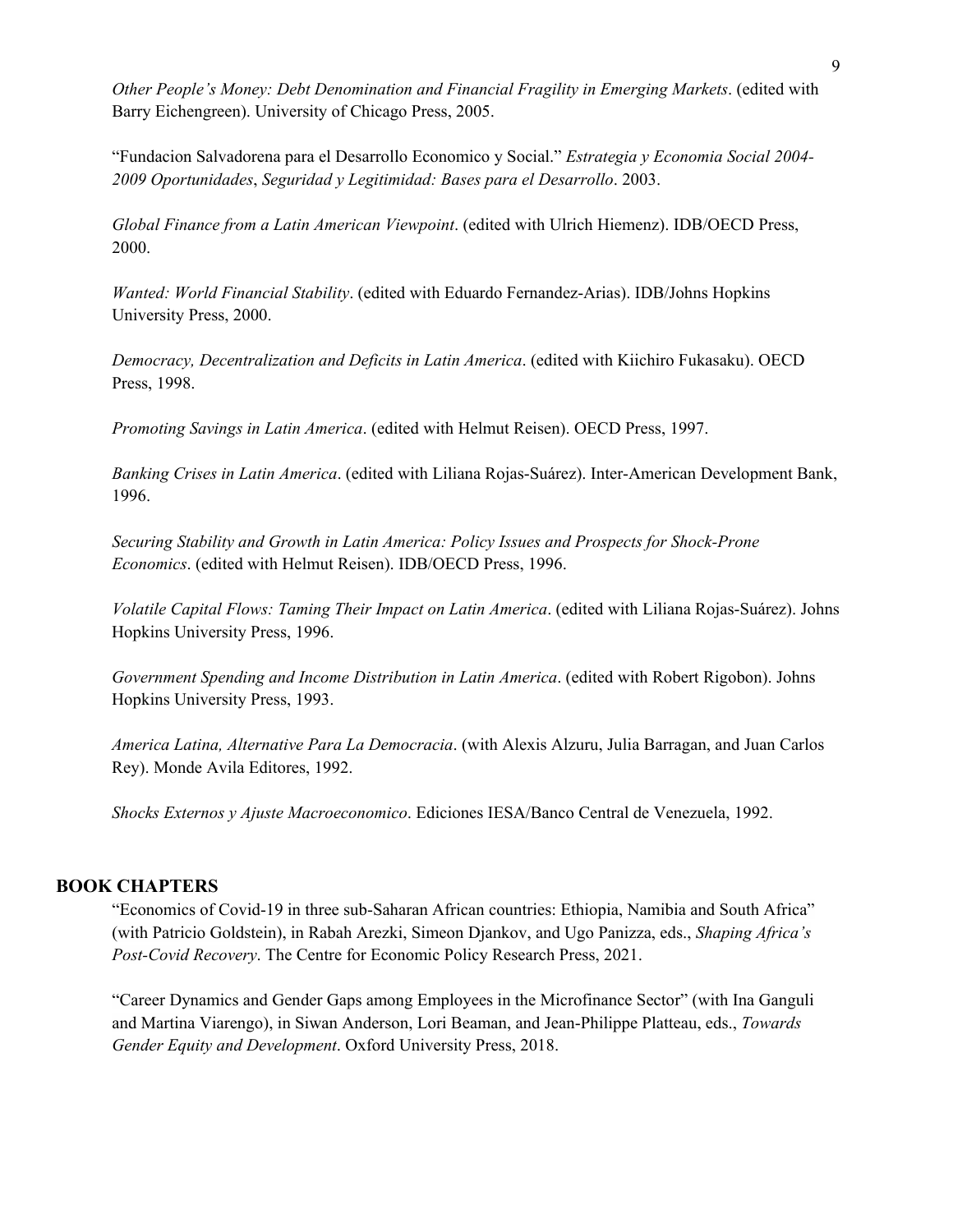"Structural Transformation in Egypt, Morocco, and Tunisia: A Comparison with China, South Korea, and Thailand" (with Sebastián Bustos), in *Comparative Study on Export Policies in Egypt, Morocco, Tunisia, and South Korea*. African Development Bank, 2012.

"Export Diversification in Algeria" (with Bailey Klinger and José R. López-Cálix), in José R. López-Calix, Peter Walkenhorst, and Ndiamé Diop, eds., *Trade Competitiveness of the Middle East and North Africa: Policies for Export Diversification*. The World Bank, 2010.

"Diagnosing the Binding Constraints on Economic Growth" (with Bailey Klinger), in *Towards a Sustainable and Efficient State: The Development Agenda of Belize.* Washington, DC: Inter-American Development Bank, 2010.

"The Other Invisible Hand: High Bandwidth Development Policy," in William Easterly and Jessica Cohen, eds., *What Works in Development? Thinking Big and Thinking Small*. Brookings Institution Press, 2009.

"The Dynamics of the Gender Gap: How do Countries Rank in terms of Making Marriage and Motherhood Compatible with Work?" (with Ina Ganguli and Martina Viarengo), *Global Gender Gap Report*. Geneva: World Economic Forum Publication, 2009.

"Growth Diagnostic: Mexico" (with Bailey Klinger), in Ricardo Hausmann, Emilio Lozoya Austin, and Irene Mia, eds., *The Mexico Competitiveness Report*. World Economic Forum, 2009.

"Growth Diagnostics" (with Dani Rodrik and Andres Velasco), in Narcis Serra and Joseph E. Stiglitz, eds., *The Washington Consensus Reconsidered: Towards a New Global Governance*. Oxford University Press, 2008.

"Monetary Policy Challenges for Turkey in the European Union Accession Process: Comments," in Erdem Basci, Subidey Togan, and Jurgen von Hagen, eds., *Macroeconomic Policies for EU Accession*. Edward Elgar Publishing, 2007.

"Macro Policy Challenges for Turkey: Some Comments, " in Erdem Basci, Subidey Togan, and Jurgen von Hagen, eds., *Macroeconomic Policies for EU Accession*. Edward Elgar Publishing, 2007.

"The Challenge of Fiscal Adjustment in a Democracy: The Case of India" (with Catriona Purfield), in P.S. Helle and M.G. Rao, eds., *A Sustainable Fiscal Policy for India: An Alternative Perspective. International Monetary Funds*. Oxford University Press, 2006.

"The Binding Constraints to Growth in Morocco," in *Fostering Higher Growth and Employment in the Kingdom of Morocco*. The World Bank, 2006.

"The Causes of Financial Crises: Moral Failure versus Market Failure" (with Andres Velasco), in M.A. Centano, H. James, and J. Londregan, eds., *The Political Economy of Recurrent Debt*. Princeton Institute for International and Regional Studies, 2005.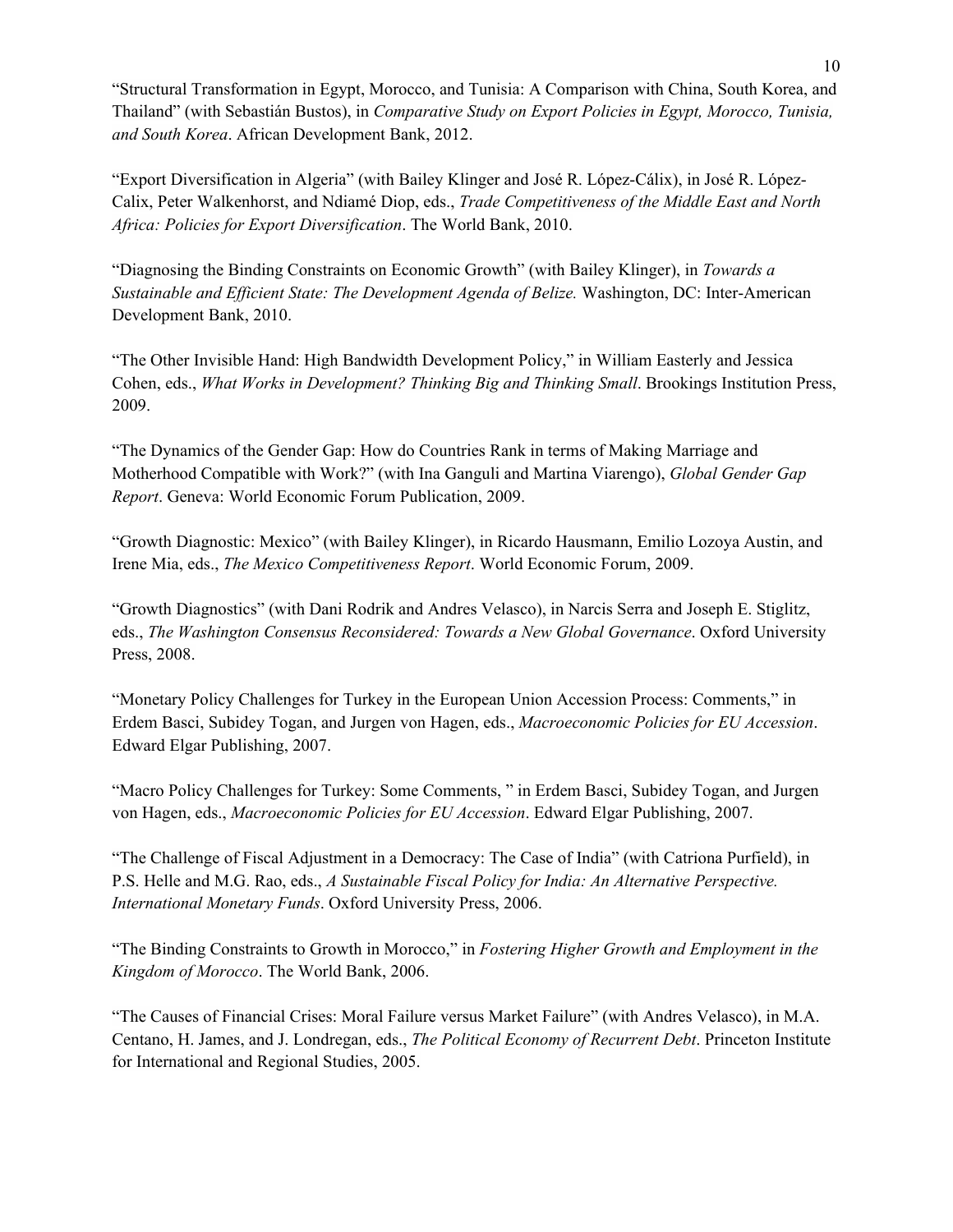"Towards a Strategy for Economic Growth in Uruguay" (with Andrés Rodríguez-Clare and Dani Rodrik), in *Economic and Social Study Series*. Inter-American Development Bank, 2005.

"The Dollarization debate: is it over?" in Suthiphand Chirathivat, Emil-Maria Clasassen and Jurgen Schroeder, eds., *East Asia's Monetary Future*. London, UK: Edward Elgar Press, 2004.

"Disintegration and the Proliferation of Sovereigns: Are There Lessons for Integration?" (with Matias Braun and Lant Pritchett), in A. Estevadeordal, D. Rodrik, A.M. Taylor, and A. Velasco, eds., *Integrating the Americas*. Cambridge, MA: Harvard University Press, 2004.

"An Alternative Interpretation of the 'Resource Curse': Theory and Policy Implications" (with Roberto Rigobon), in J.M Davis, R. Ossowski, and A. Fedelino, eds., *Fiscal Policy Formulation and Implementation in Oil- Producing Countries*. Washington, D.C.: IMF Press, 2003.

"Good Credit Ratios, Bad Credit Rating: the role of debt structure" in G. Kopits, ed., *Rule-Based Fiscal Policy in Emerging Markets*. London, MacMillan 2003.

"Venezuela's growth implosion: A neo-classical story?", in D. Rodrik, ed., *Search of Prosperity*. Princeton, NJ: Princeton University Press, 2003.

"The Redesign of the International Financial Architecture from a Latin American Perspective: Who Pays the Bills?" (with Eduardo Fernandez Arias), in Leslie Elliot Armijo, ed., *Debating the Global Financial Architecture*. Albany, NY: State University of New York Press, 2002.

"Original Sin, Passthrough, and Fear of Floating." (with Ugo Panizza and Ernesto Stein), in Mario I. Blejer and Marko Skreb, eds., *Financial Policies in Emerging Markets*. Cambridge, MA: MIT Press, 2002.

"Financial Development and Credit Crunches: Latin America and the World." 2002. (with Matias Braun). Latin American Competitiveness Report 2002, CID-World Economic Forum.

"Foreign Direct Investment: Good Cholesterol?" (with Eduardo Fernández-Arias), in Jorge Braga de Macedo and Enrique V. Iglesias, eds., *Foreign Direct Investments Versus Other Flows to Latin America*. Paris: OECD, 2001.

"Inequality and the Family in Latin America" (with Miguel Székely), in N. Birdsall, A.C. Kelley, and S.W. Sinding, eds., *Population Matters.* London, UK: Oxford Press, 2001.

"Will the FDI Boom Bring More Growth?" (with Patricia Cortes), in Jorge Braga de Macedo and Enrique V. Iglesias, eds., *Foreign Direct Investment versus Other Flows to Latin America*. Paris: OECD, 2001.

"What's Wrong with International Financial Markets?" (with Eduardo Fernández-Arias), edited with U. Hiemenz, in *Global Finance from a Latin American Viewpoint*. IDB/OECD Press, 2000.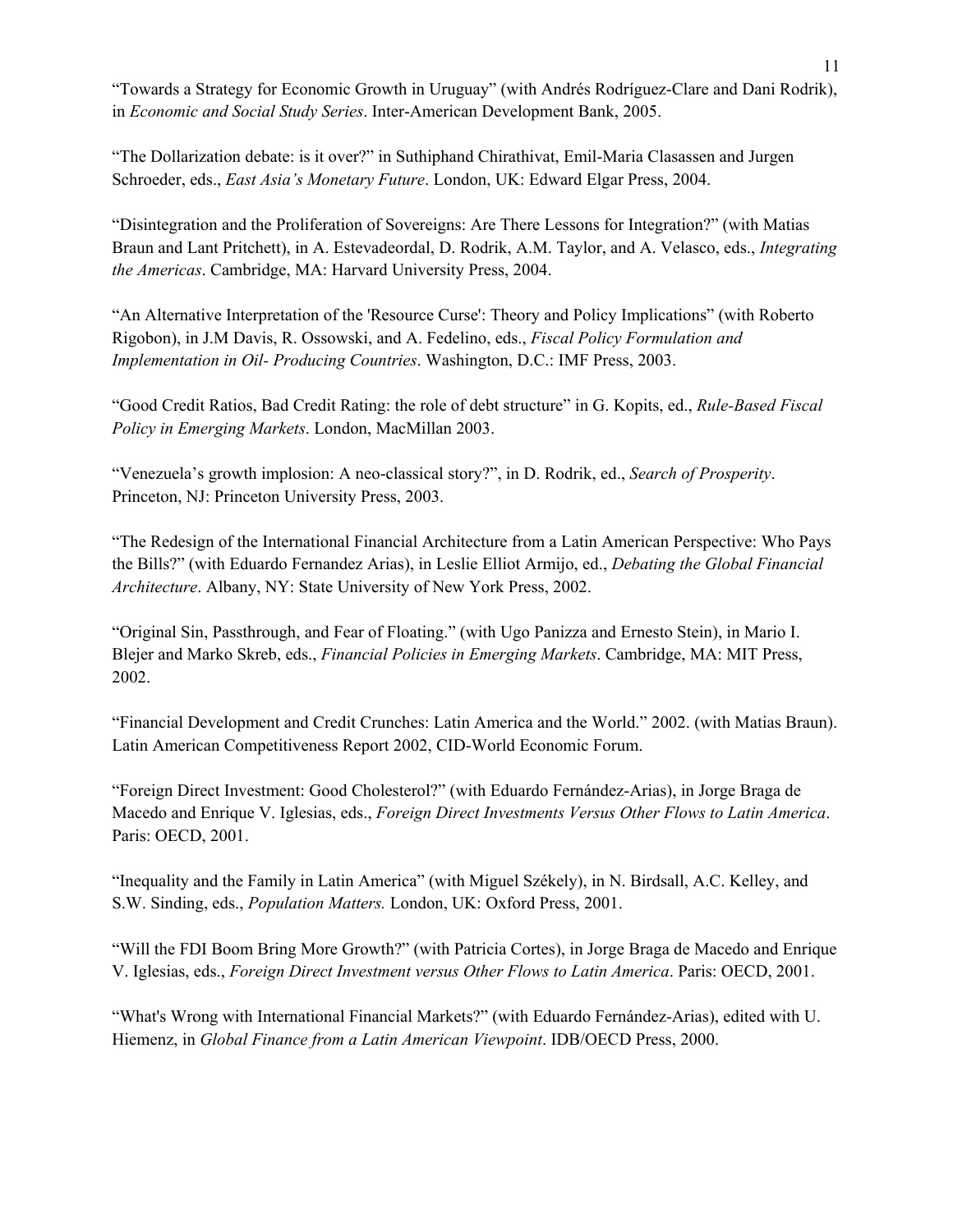"Financial Turmoil and Choice of Exchange Rate Regime" (with Carmen Pagés-Serra, Michael Gavin, and Ernesto H. Stein), edited with E. Fernandez-Arias, in *Wanted: World Financial Stability*. Washington, D.C.: IADB/Johns Hopkins University Press, 2000.

"Preventing Crisis and Contagion: Fiscal and Financial Dimensions" (with Michael Gavin), edited with E. Fernandez-Arias, in *Wanted: World Financial Stability*. Washington, D.C.: IADB/Johns Hopkins University Press, 2000.

"Preventing Crisis and Contagion: The Role of International Financial Institutions" (with Michael Gavin and Eduardo Fernandez Arias), edited with E. Fernandez-Arias, in *Wanted: World Financial Stability*. Washington, D.C.: IADB/Johns Hopkins University Press, 2000.

"International Initiatives to Bring Stability to Financial Integration" (with Eduardo Fernández-Arias), edited with Eduardo Fernández-Arias, in *Wanted: World Financial Stability*. Washington, D.C.: IADB/Johns Hopkins University Press, 2000.

"Dealing with Negative Oil Shocks: The Venezuelan Experience in the Eighties," in P. Collier and J. Gunning, eds., *Trade Shocks in Developing Countries: Africa (Trade Shocks in Developing Countries.)*. Cambridge, UK: Oxford Press, 2000.

"Exchange Rates and Financial Fragility" (with Barry Eichengreen), in *New Challenges for Monetary Policy*. Jackson Hole, WY: The Federal Reserve Bank of Kansas City, 1999.

"Managing Fiscal Policy in Latin America and the Caribbean: Volatility, Procyclicality, and Limited Creditworthiness" (with Michael Gavin, Roberto Perotti, and Ernesto Talvi), edited with K. Fukasaku, in *Democracy, Decentralisation and Deficits in Latin America*. IDB/OECD Press, 1998.

"Reforming Budgetary Institutions in Latin America: The Case for a National Fiscal Council" (with Barry Eichengreen and Jurgen Von Hagen), in Robert Picciotto and Eduardo Wiesner, eds., *Evaluation and Development: The Institutional Dimension*. World Bank, 1998.

"Getting the Lessons Right" (with Nancy Birdsall, and Michael Gavin), in S. Edwards and M. Naim, eds., *Mexico 1994: Anatomy of an Emerging-Market Crash*. Carnegie Endowment for International Peace, 1997.

"Adoption, Management and Abandonment of Multiple Exchange Rate Regimes with Import Controls: The Case of Venezuela," in Miguel A. Kiguel, J. Saul Lizondo, and Stephen A. Connell, eds., *Parallel Exchange Rates in Developing Countries*. Basingstoke: MacMillan Press; New York: St. Martin's Press, 1997.

"Make or Buy? Approaches to Financial Market Integration" (with Michael Gavin), in L. Rojas-Suarez, ed., *Safe and Sound Financial Systems. What Works for Latin America*. Washington, D.C.: IADB/Johns Hopkins University Press, 1997.

"Saving Behavior in Latin America: Overview and Policy Issues" (with Michael Gavin and Ernesto Talvi), in *Promoting Savings Latin America*. Washington, D.C.: IDB/OECD Press, 1997.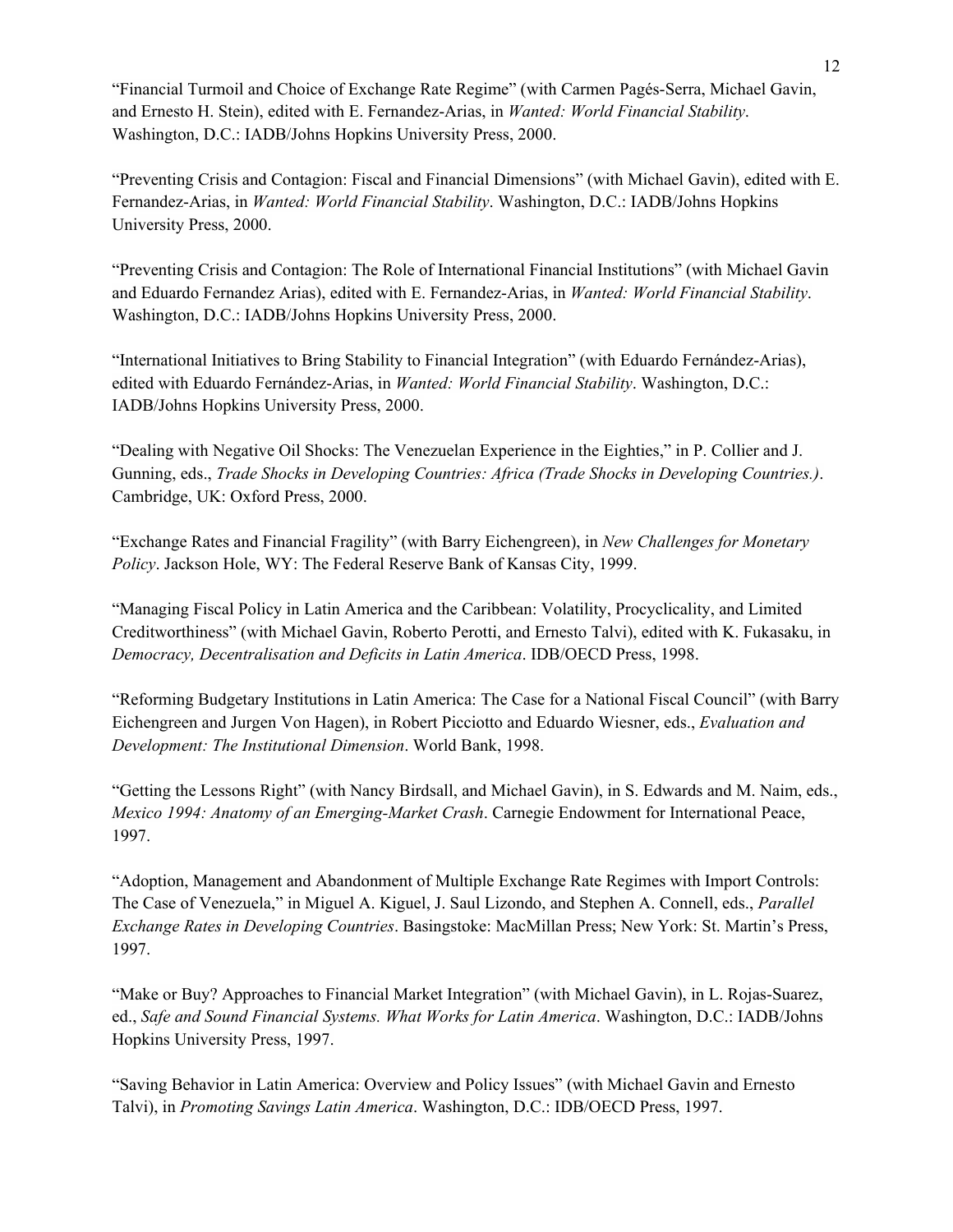"The Roots of Banking Crises: The Macroeconomic Context" (with Michael Gavin), edited with L. Rojas-Suaraz, in *Banking Crises in Latin America*. Washington, D.C.: IADB/Johns Hopkins University Press, 1996.

"Security Stability and Growth in a Shock Prone Region: The Policy Challenge for Latin America" (with Michael Gavin), edited with H. Reisen, in *Securing Stability & Growth in Latin America: Policy Issues and Prospects for Shock Prone Economies*. Cambridge, UK. IDB/OECD Press, 1996.

"Macroeconomics of Capital Flows to Latin America: Experience and Policy Issues" (with Leonardo Leiderman and Michael Gavin), edited with L. Rojas-Suarez, in *Volatile Capital Flows: Taming Their Impact on Latin America*. Washington, D.C.: IADB/Johns Hopkins University, 1996.

"Repercusiones de las Finanzas Publicas en Materia de Distribucion" in J.N. del Arco, ed., *Politicas de Ajuste y Pobreza: Falsos Dilemas, Verdaderos Problemas*. Washington, D.C.: Inter-American Development Bank, 1995.

#### **WORKING PAPERS**

"Buscando virtudes en la lejanía: Recomendaciones de política para promover el crecimiento inclusivo y sostenible en Loreto, Peru." December 2020. (with Miguel Ángel Santos, Jorge Tudela Pye, Frank Muci, Yang Li, Fernando Miralles-Wilhelm, Ana Cristina Grisanti, and Jessie Lu). CID Faculty Working Paper No. 388.

"Diagnóstico de Crecimiento de Loreto: Principales Restricciones al Desarrollo Sostenible." November 2020. (with Miguel Ángel Santos, Frank Muci, Jorge Tudela Pye, Ana Grisanti, and Jessie Lu). CID Faculty Working Paper No. 387.

"La Riqueza Escondida de Loreto: Análisis de Complejidad Económica y Oportunidades de Diversificación Productiva" October 2020. (with Miguel Ángel Santos, Jorge Tudela Pye, Yang Li, and Ana Grisanti). CID Faculty Working Paper No. 386.

"Emerging Cities as Independent Engines of Growth: The Case of Buenos Aires." October 2020. (with Douglas Barrios, Daniela Muhaj, Sehar Noor, Carolina Pan, Miguel Angel Santos, Jorge Tapia, and Bruno Zuccolo). CID Faculty Working Paper No. 385.

"Horrible Trade-offs in a Pandemic: Lockdowns, Transfers, Fiscal Space, and Compliance." July 2020. (with Ulrich Schetter). CID Faculty Working Paper No. 382.

"Gender Differences in Professional Career Dynamics: New Evidence from a Global Law Firm." April 2020. (with Ina Ganguli and Martina Viarengo). CID Faculty Working Paper No. 378.

"You Get What You Pay for: Sources and Consequences of the Public Sector Premium in Albania and Sri Lanka. February 2020. (with Ljubica Nedelkoska and Sehar Noor). CID Faculty Working Paper No. 376 and HKS Faculty Research Working Paper Series RWP20-004.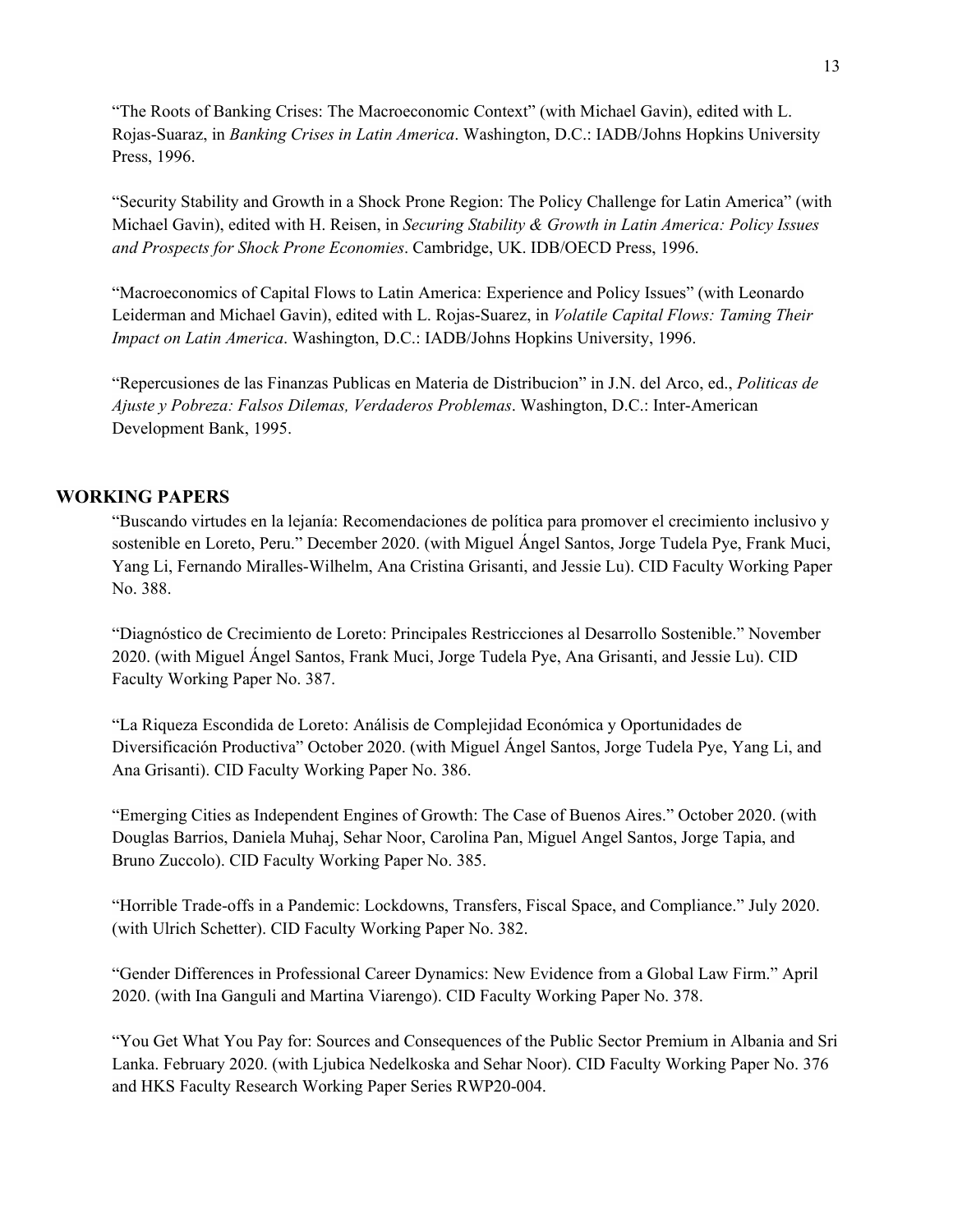"A Roadmap for Investment Promotion and Export Diversification: The Case of Jordan." December 2019, revised March 2020. (with Patricio Goldstein, Ana Grisanti, Tim O'Brien, Jorge Tapia, and Miguel Angel Santos). CID Faculty Working Paper No. 374.

"Female Labor in Jordan: A Systematic Approach to the Exclusion Puzzle." October 2019. (with Semiray Kasoolu, Tim O'Brien, and Miguel Angel Santos). CID Faculty Working Paper No. 365.

"Smart Development Banks." April 2019. (with Eduardo Fernández-Arias, and Ugo Panizza). CID Faculty Working Paper No. 350.

"Jordan: The Elements of a Growth Strategy." February 2019. (with Tim O'Brien, Miguel Angel Santos, Ana Grisanti, Semiray Kasoolu, Nikita Taniparti, Jorge Tapia, and Ricardo Villasmil). CID Faculty Working Paper No. 346.

"Machine-Learned Patterns Suggest That Diversification Drives Economic Development." December 2018. (with Charles D. Brummitt, Andres Gomez-Lievano, and Matthew H. Bonds).

"Determining the Differences that Matter: Development and Divergence in US States over 1850-2010." September 2018. (with Penny Mealy and J. Doyne Farmer). HKS Faculty Research Working Paper Series RWP18-030.

"Productive Ecosystems and the Arrow of Development." September 2018. (with Neave O'Clery, and Muhammed A. Yildirim).

"Place-Specific Determinants of Income Gaps: New Sub-National Evidence from Chiapas, Mexico." July 2018. (with Carlo Pietrobelli and Miguel Angel Santos). CID Faculty Working Paper No. 343.

"Career Dynamics and Gender Gaps among Employees in the Microfinance Sector." May 2018. (with Ina Ganguli and Martina Viarengo). UNU-WIDER Working Paper No. 2017/117.

"Measuring Venezuelan Emigration with Twitter." May 2018. (with Julian Hinz and Muhammed A. Yildirim). CID Faculty Working Paper No. 342.

"Appraising the Economic Potential of Panama: Policy Recommendations for Sustainable and Inclusive Growth." May 2017. (with Miguel Angel Santos and Juan Obach). CID Faculty Working Paper No. 334.

"Career Dynamics and Gender Gaps among Employees in the Microfinance Sector." May 2017. (with Ina Ganguli and Martina Viarengo).

"Institutions vs. Social Interactions in Driving Economic Convergence: Evidence from Colombia." February 2017. (with Michele Coscia and Timothy Cheston). HKS Faculty Research Working Paper Series RWP17-014.

"Welcome Home in a Crisis: Effects of Return Migration on the Non-Migrants' Wages and Employment." January 2017. (with Ljubica Nedelkoska). HKS Faculty Research Working Paper Series RWP17-015.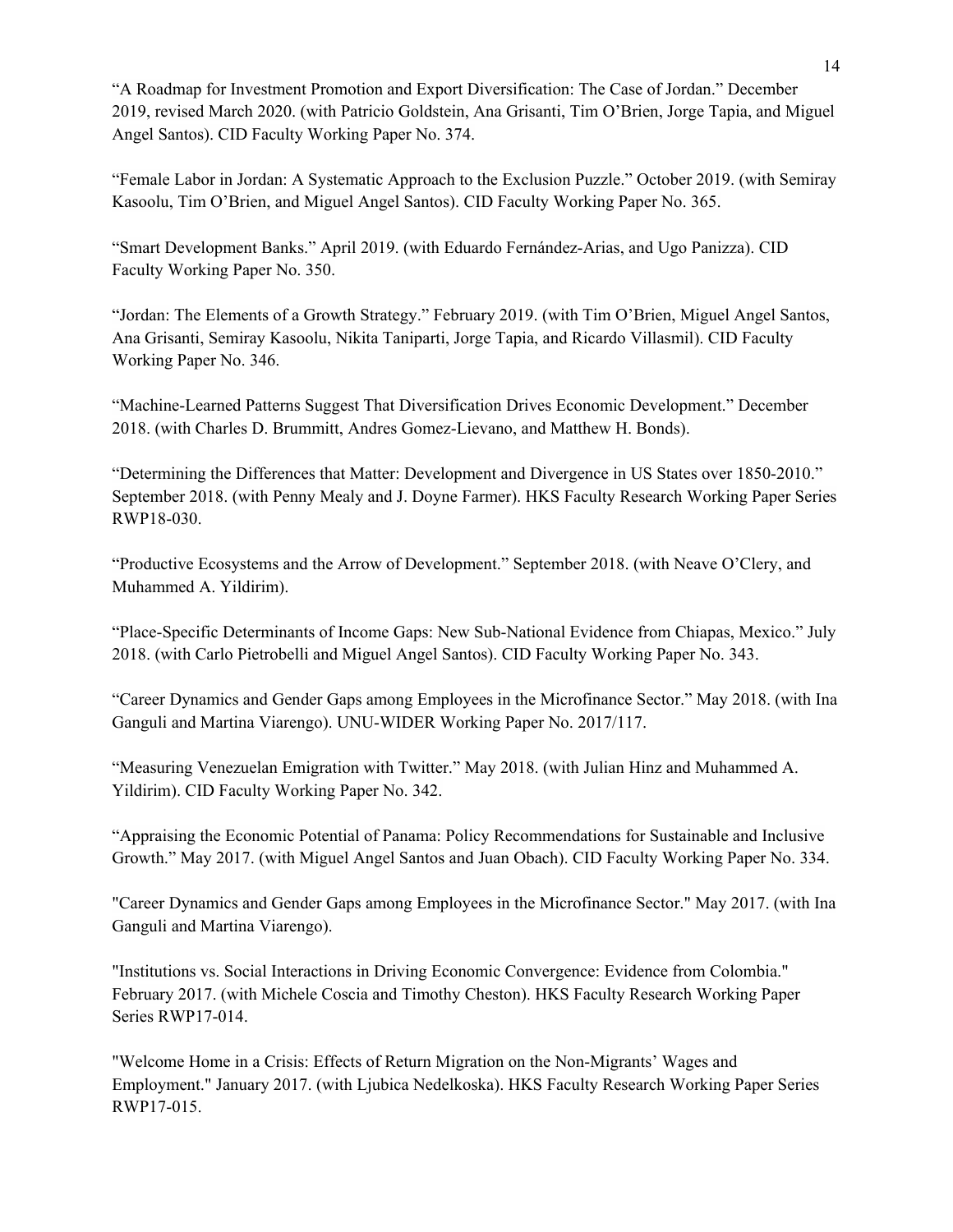"Exploring the Uncharted Export: An Analysis of Tourism-Related Foreign Expenditure with International Spend Data." November 2016. (with Michele Coscia, Michele, and Frank Neffke). HKS Faculty Research Working Paper Series RWP16-048, November 2016.

"Special Economic Zones in Panama: A Critical Assessment." October 2016. (with Juan Obach and Miguel Angel Santos). HKS Faculty Research Working Paper Series RWP16-044.

"Shifting Gears: A Growth Diagnostic of Panama." October 2016. (with Luis Espinoza and Miguel Angel Santos). HKS Faculty Research Working Paper Series RWP16-045.

"Economic Complexity in Panama: Assessing Opportunities for Productive Diversification." October 2016. (with Jose Ramon Morales and Miguel Angel Santos). HKS Faculty Research Working Paper Series RWP16-046.

"Towards a Prosperous and Productive Chiapas: Institutions, Policies, and Public-Private Dialog to Promote Inclusive Growth." March 2016. (with Timothy Cheston, Miguel Angel Santos, and Carlo Pietrobelli). HKS Faculty Research Working Paper Series RWP16-047.

"Why is Chiapas Poor?" July 2015. (with Dan Levy, Miguel Angel Santos, Luis Espinoza, and Miguel Flores). HKS Faculty Research Working Paper Series RWP16-049.

"Moving to the Adjacent Possible: Discovering Paths for Export Diversification in Rwanda." May 2015. (with Jasmina Chauvin). HKS Faculty Research Working Paper Series RWP15-022.

"How Should Uganda Grow?" February 2014. (with Brad Cunningham, John Matovu, Rosie Osire, and Kelly Wyett). HKS Faculty Research Working Paper Series RWP14-004.

"Implied Comparative Advantage." February 2014, revised January 2019. (with Cesar A. Hidalgo, Daniel P. Stock, and Muhammed A. Yildirim). HKS Faculty Research Working Paper Series RWP14-003.

"Debt Levels, Debt Composition, and Sovereign Spreads in Emerging and Advanced Economies." September 2013. (with Salvatore Dell'Erba and Ugo Panizza). HKS Faculty Research Working Paper Series RWP13-028.

"Neighbors and the Evolution of the Comparative Advantage of Nations: Evidence of International Knowledge Diffusion?" April 2013. (with Dany Bahar, and Cesar A. Hidalgo). HKS Faculty Research Working Paper Series RWP13-025.

"International Knowledge Diffusion and the Comparative Advantage of Nations." May 2012. (with Dany Bahar and Cesar Hidalgo). HKS Faculty Research Working Paper Series RWP12-020 and CID Working Papers 235.

"The Dynamics of Nestedness Predicts the Evolution of Industrial Ecosystems." May 2012. (with Sebastián Bustos, Charles Gomez, and César A. Hidalgo). HKS Faculty Research Working Paper Series RWP12-021 and CID Working Papers 236.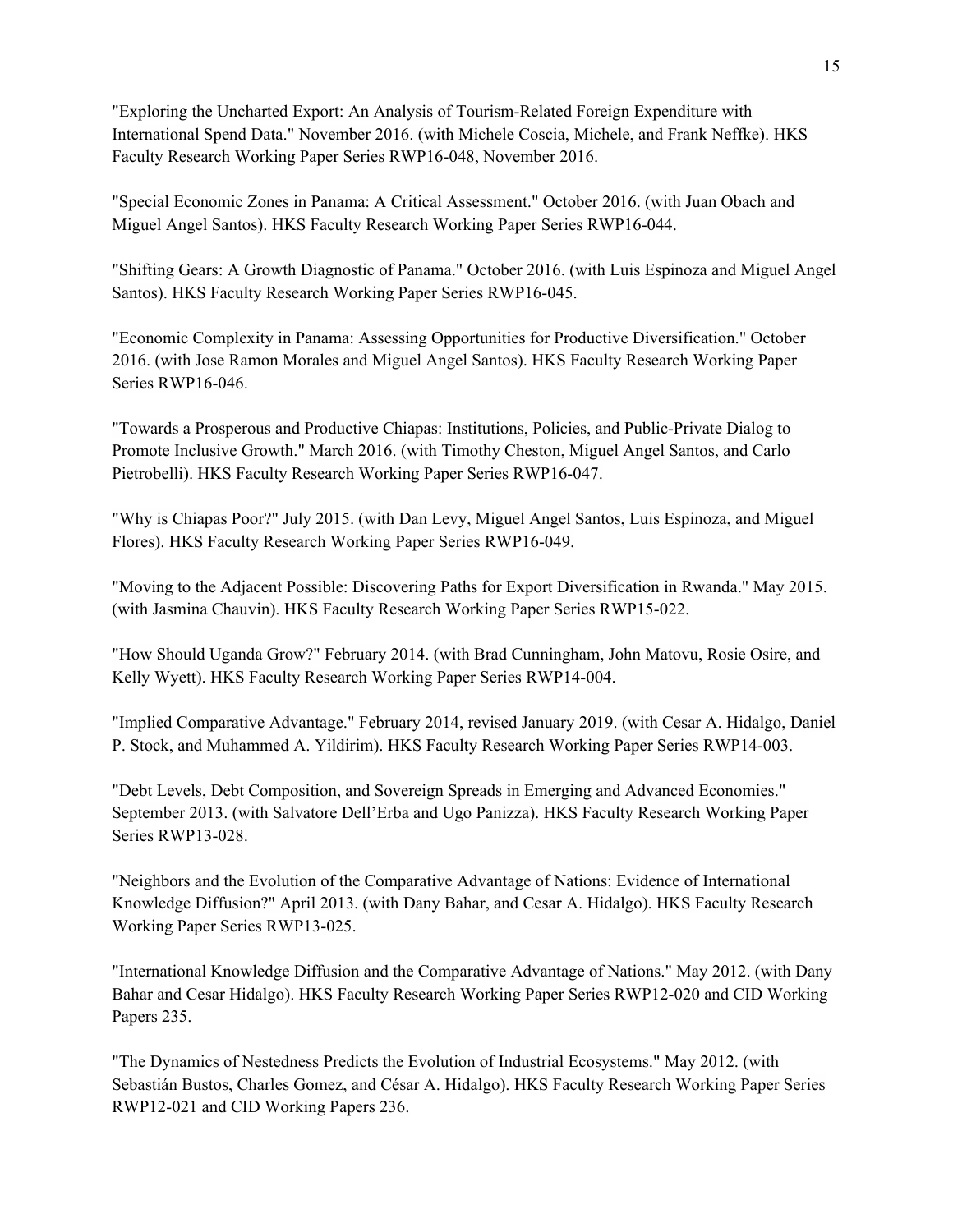"Empirical Confirmation of Creative Destruction from World Trade Data." May 2012. (with Peter Klimek, and Stefan Thurner). HKS Faculty Research Working Paper Series RWP12-022 and CID Working Papers 238.

"Marriage, Education and Assortative Mating in Latin America." June 2010, revised 2014. (with Ina Ganguli and Martina Viarengo). CID Faculty Working Paper No. 197.

"Closing the Gender Gap in Education: Does it Foretell the Closing of the Employment, Marriage, and Motherhood Gaps?" May 2011. (with Ina Ganguli and Martina Viarengo). HKS Faculty Research Working Paper Series RWP11-021 and Center for International Development Working Papers 220.

"Country Diversification, Product Ubiquity, and Economic Divergence." November 2010. (with César A. Hidalgo). HKS Faculty Research Working Paper Series RWP10-045.

"'Schooling Can't Buy Me Love': Marriage, Work, and the Gender Education Gap in Latin America." June 2010. (with Ina Ganguli and Martina Viarengo). HKS Faculty Research Working Paper Series RWP10-032.

"Certification Strategies, Industrial Development and a Global Market for Biofuels." October 2009. (with Rodrigo Wagner). Belfer Center for Science and International Affairs Discussion Paper 2009-15.

"The Other Hand: High Bandwidth Development Policy." October 2008. Center for International Development Working Paper 179 and HKS Faculty Research Working Paper RWP08-060.

"Growth Diagnostics in Peru." October 2008. (with Bailey Klinger). Center for International Development Working Paper 181 and HKS Faculty Research Working Paper RWP08-062.

"In Search of the Chains that Hold Brazil Back." October 2008. Center for International Development Working Paper 181 and HKS Faculty Research Working Paper RWP08-061.

"Achieving Export-Led Growth in Colombia." October 2008. (with Bailey Klinger). Center for International Development Working Paper 182 and HKS Faculty Research Working Paper RWP08-063.

"Doing Growth Diagnostics in Practice: A 'Mindbook.'" September 2008. (with Bailey Klinger and Rodrigo Wagner). Center for International Development Working Paper 177.

"Final Recommendations of the International Panel on the Accelerated and Shared Growth Initiative for South Africa (ASGISA)." June 2008. Center for International Development Working Paper 163 and HKS Faculty Research Working Paper RWP08-032.

"Examining Beneficiation." June 2008. (with Bailey Klinger and Robert Z. Lawrence). Center for International Development Working Paper 162 and HKS Faculty Research Working Paper RWP08-030.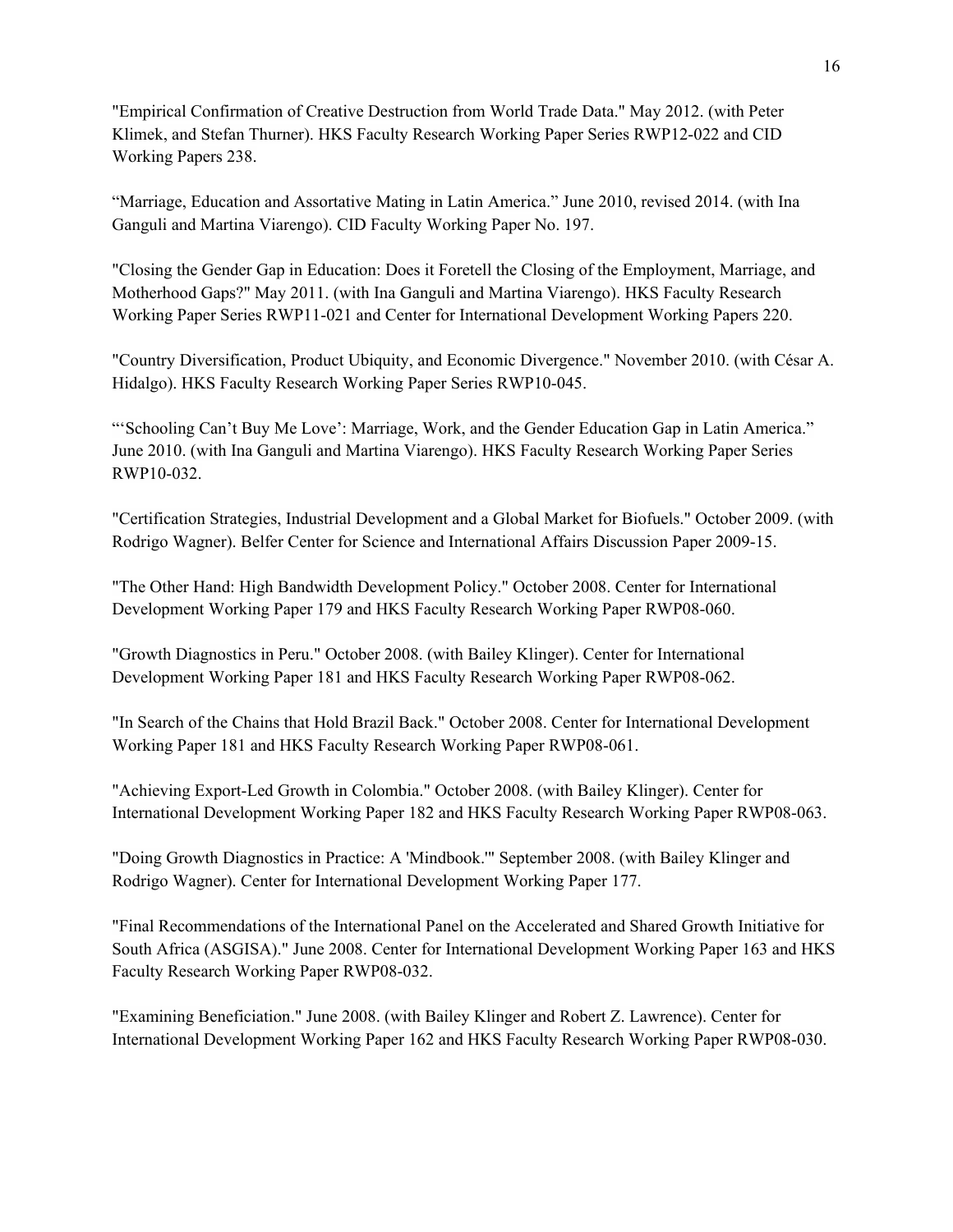"Reconfiguring Industrial Policy: A Framework with an Application to South Africa." August 2007, June 2008. (with Dani Rodrik and Charles F. Sabel). Center for International Development Working Paper 168 and HKS Faculty Research Working Paper RWP08-031.

"The Implications of Dark Matter for Assessing the U.S. External Imbalance." November 2006. (with Federico Sturzenegger). CID Working Paper Series No. 137.

"Growth Collapses." October 2006. (with Francisco Rodrígez and Rodrigo Wagner). CID Working Paper Series No. 136 and HKS Faculty Research Working Paper Series RWP06-046.

"South Africa's Export Predicament." September 2006. (with Bailey Klinger). CID Working Paper Series No. 129 and HKS Faculty Research Working Paper Series RWP06-040.

"Structural Transformation and Patterns of Comparative Advantage in the Product Space." September 2006. (with Bailey Klinger). CID Working Paper Series No. 128 and HKS Faculty Research Working Paper Series RWP06-041.

"China and the Global Economy: Medium-Term Issues and Options – A Synthesis Report." July 2006. (with Edwin Lim and Michael Spence). CID Working Paper Series No. 126 and HKS Faculty Research Working Paper Series RWP06-029.

"Economic Growth: Shared Beliefs, Shared Disappointments?" July 2006. CID Working Paper Series No. 125 and HKS Faculty Research Working Paper Series RWP06-030.

"Global Imbalances or Bad Accounting? The Missing Dark Matter in the Wealth of Nations. January 2006. (with Federico Sturzenegger). CID Working Paper Series No. 124 and HKS Faculty Research Working Paper Series RWP06-003.

"What You Export Matters." December 2005. (with Jason Hwang and Dani Rodrik). CID Working Paper Series No. 123, Centre for Economic Policy Research Working Paper CEPR-5444, and HKS Faculty Research Working Paper Series RWP05-063.

"US and Global Imbalances: Can Dark Matter Prevent a Big Bang?" November 2005. (with Federico Sturzenegger).

"Slow Growth in Latin America: Common Outcomes, Common Causes?" October 2005. (with Andrés Velasco).

"Towards a Strategy for Economic Growth in Uruguay." February 2005. (with Dani Rodrik and Andres Rodriguez-Clare). Inter-American Development Bank Economic and Social Studies Series RE1-05-003.

"Growth Diagnostics." October 2004. (with Dani Rodrik and Andrés Velasco).

"In Search of the Black Swan: Analysis of the Statistical Evidence of Electoral Fraud in Venezuela." September 2004. (with Roberto Rigobon).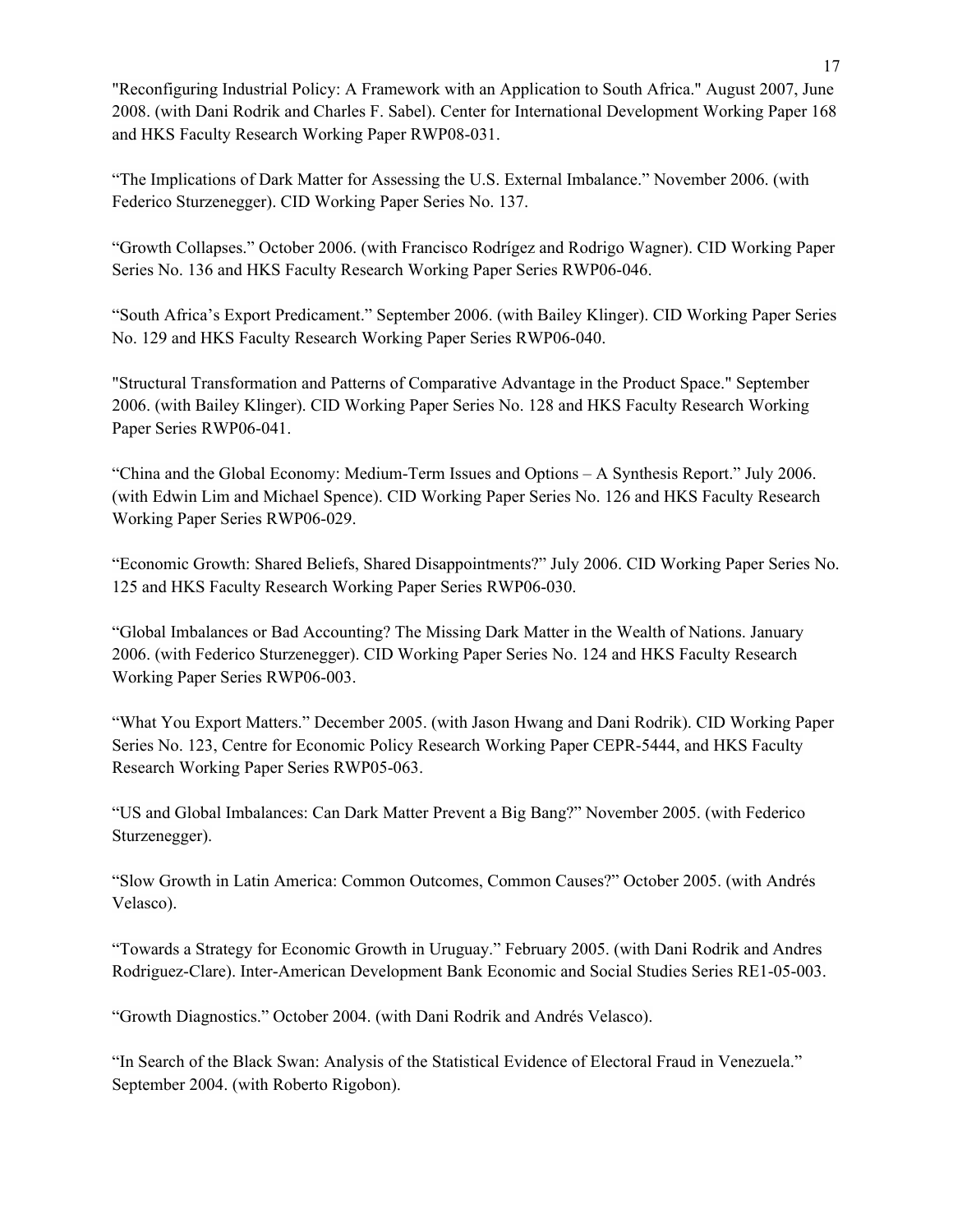"The Long-Run Volatility Puzzle of the Real Exchange Rate." September 2004. (with Ugo Panizza and Roberto Rigobon). NBER Working Paper #10751.

"The Challenge of Fiscal Adjustment in a Democracy: The Case of India." September 2004. (with Catriona Purfield). International Monetary Fund Working Paper WP/04/168.

"Growth Accelerations." July 2004. (with Lant Pritchett and Dani Rodrik). HKS Faculty Research Working Paper Series RWP04-030.

"Currency Mismatches, Debt Intolerance, and Original Sin: Why They Are Not the Same and Why It Matters." October 2003. (with Barry Eichengreen and Ugo Panizza). NBER Working Paper #10036.

"Discovering El Salvador's Production Potential." September 2003. (with Dani Rodrik).

"The Proliferation of Sovereigns: Are there Lessons for Integration." May 2002. (with Matias Bruan and Lant Pritchett).

"Economics as Self Discovery." March 2002. (with Dani Rodrik). HKS Faculty Working Paper Series RWP02-023.

"Venezuela's Growth Implosion: A Neo-Classical Story?" August 2001.

"Exchange Rate Regimes and Financial-Market Imperfections." July 2001. (with Joshua Aizenman).

#### **MAJOR REPORTS UNDER MY DIRECTION & SUPERVISION**

- *Global Gender Gap Report.* Geneva: World Economic Forum, 2020, 2019, 2018, 2017, 2016, 2015, 2014, 2013, 2012, 2011, 2010, 2009, 2008, 2007, 2006.
- Hausmann, Ricardo, Emilio Lozoya Austin, and Irene Mia, eds. *The Mexico Competitiveness Report*. World Economic Forum, 2009.
- *Growth and Competitiveness in Kazakhstan: Issues and Priorities in the Areas of Macroeconomic, Industrial, Trade and Institutional Development Policies*, 2005.
- "El Salvador: Economic and Social Strategy." *2004-2009: Opportunity, Security, Legitimacy*. FUSADES, 2003.
- *Economic and Social Progress Report: Development Beyond Economics*. Inter-American Development Bank. Published in English and Spanish, 2000.
- *Economic and Social Progress Report: Facing Up to Inequality in Latin America*. Inter-American Development Bank, Published in English and Spanish, 1998.
- *Economic and Social Progress Report in Latin America: Latin America after a Decade of Reforms*. Inter-American Development Bank. Published in English and Spanish, 1997.